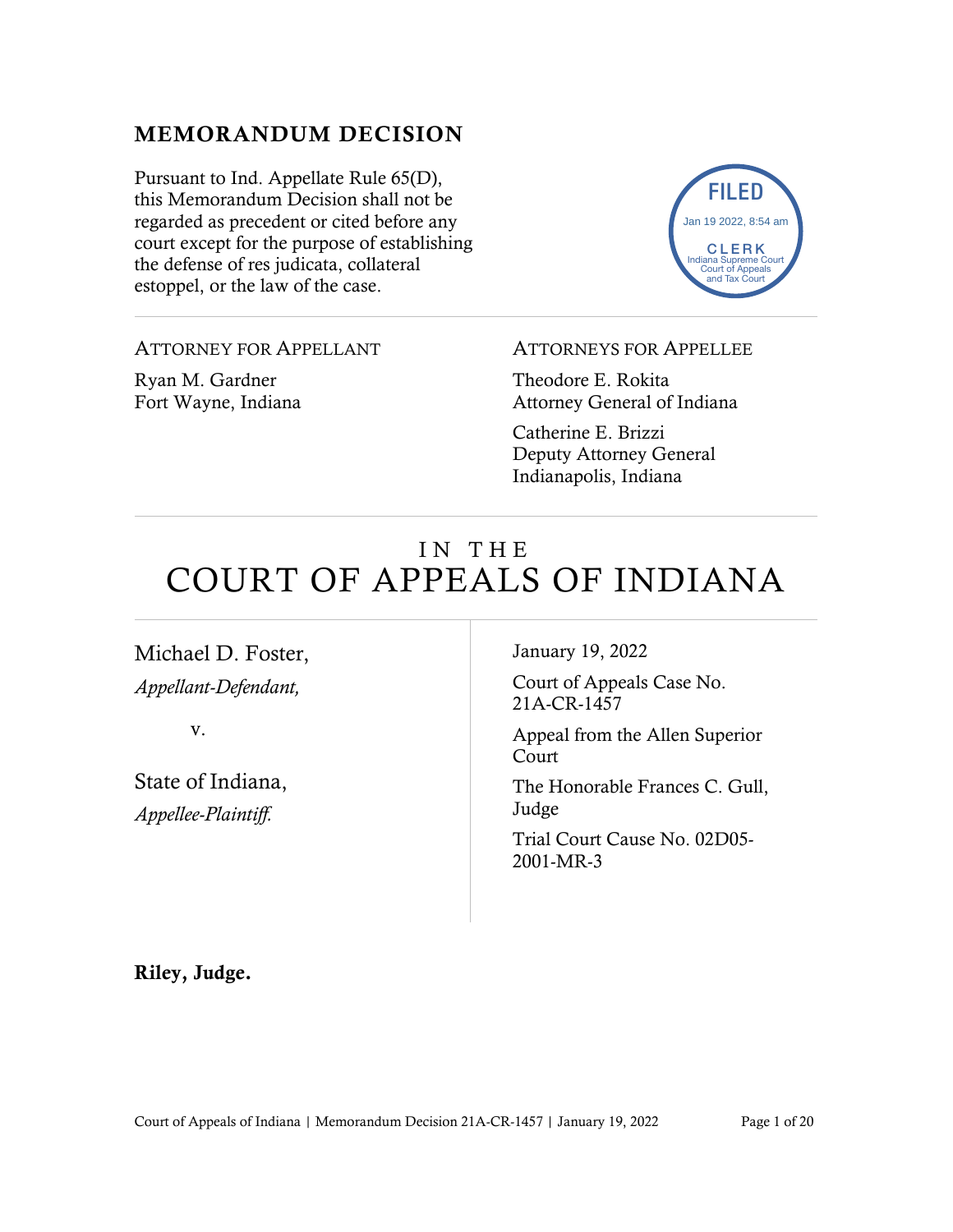# STATEMENT OF THE CASE

[1] Appellant-Defendant, Michael Foster (Foster), appeals following his conviction for voluntary manslaughter, a Level 2 felony, Ind. Code § 35-42-1-3(a).

[2] We affirm.

# ISSUES

[3] Foster presents this court with two issues, which we restate as:

(1) Whether the trial court abused its discretion when it declined to give his proffered final jury instructions on self-defense and involuntary manslaughter; and

(2) Whether his sentence is inappropriate given the nature of his offense and his character.

# FACTS AND PROCEDURAL HISTORY

- [4] Foster, Sonya Boyd (Boyd), and Warrell Booher (Booher) all lived at an apartment building, commonly known as the Towers, located at 915 East Washington Boulevard in Fort Wayne. Foster and Boyd were in a romantic relationship. Prior to January 24, 2020, Foster became aware that Boyd and Booher had been conversing when Foster was not present. Foster raised the issue with Boyd, who assured Foster that there was nothing romantic occurring between herself and Booher and that she would cease talking to Booher.
- [5] On January 24, 2020, surveillance cameras inside and outside the common areas of the Towers recorded the following events. Shortly before 6:00 p.m.,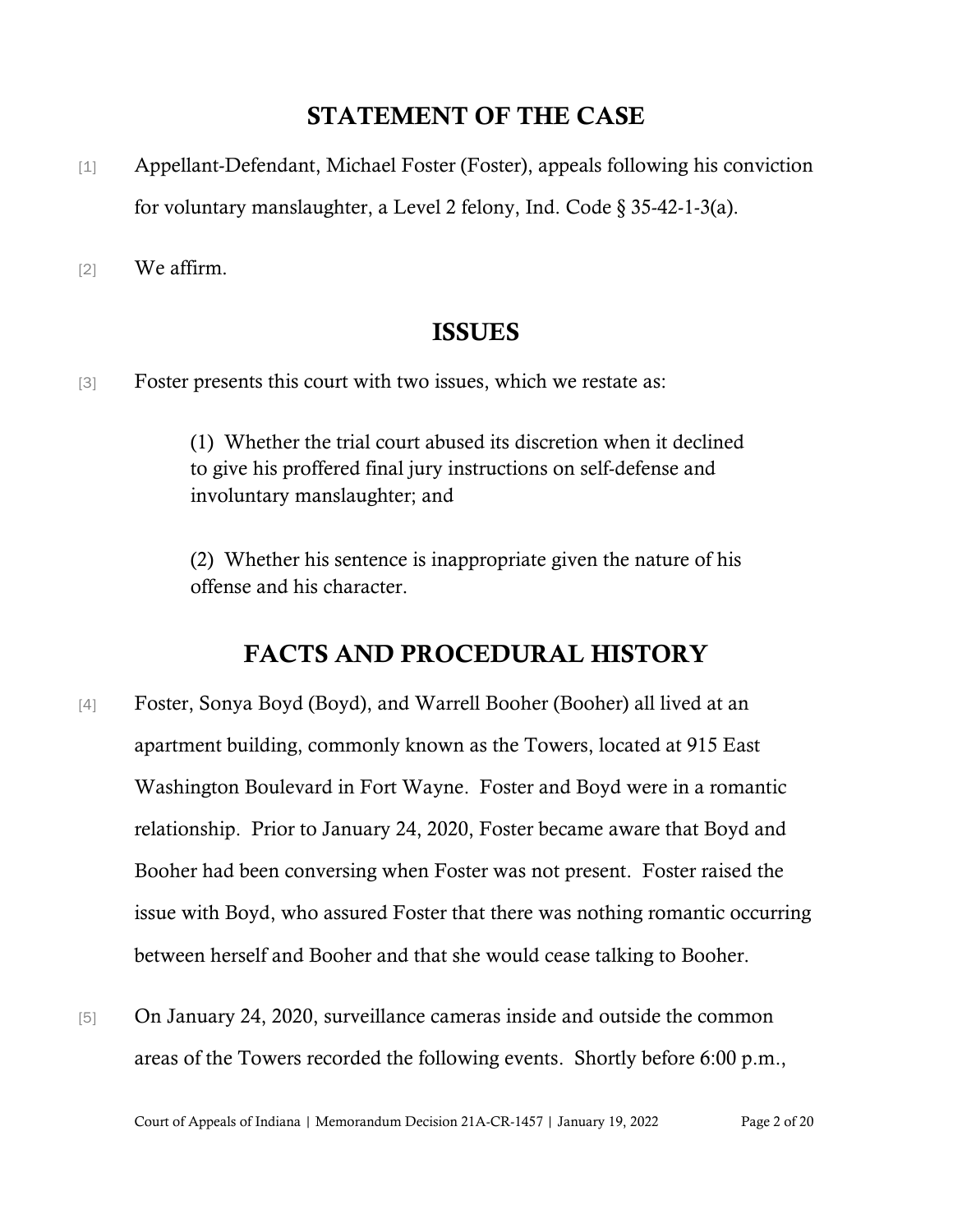Court of Appeals of Indiana | Memorandum Decision 21A-CR-1457 | January 19, 2022 Page 3 of 20 Booher was outside the front of the building by himself pacing back and forth. Foster approached Booher, who continued to pace and who avoided eye contact with Foster. Foster and Booher exchanged words, and Booher walked into the apartment building. Foster followed Booher inside the building to the first-floor elevator doors. Booher took the elevator to his apartment on the third floor. At the same time, Foster entered Boyd's apartment on the first floor, changed his shirt and shoes, and returned to the elevator doors. Shortly thereafter, Booher went back downstairs, exited the elevator on the first floor, and walked past Foster with his hands clasped around the back of his neck. Foster followed Booher as Booher walked to the door of Boyd's apartment and turned around. After Booher and Foster were face to face, Foster threw a punch at Booher. Booher was either thrown or stepped away from Foster, and Foster followed Booher. Booher lunged toward Foster, and the men made contact, falling to the ground. An exit sign situated close to the surveillance camera partially obscured the ensuing events for approximately thirty seconds, however, the visibility of Foster's white shirt over the exit sign as the two scuffle indicates that Foster was on top of Booher. Foster made a punching motion with his right arm and hand. Immediately thereafter, Foster stood up, stepped backwards, and entered Boyd's apartment. Booher also stood, walked the few steps to Boyd's threshold, and collapsed on the floor. Approximately thirty seconds later, Boyd exited her apartment and sought assistance from a neighbor. 911 was alerted. Foster is seen on the surveillance video stepping over Booher's body and fleeing the building. Foster was driven by his cousin to South Bend, where several of Foster's other relatives lived. Despite receiving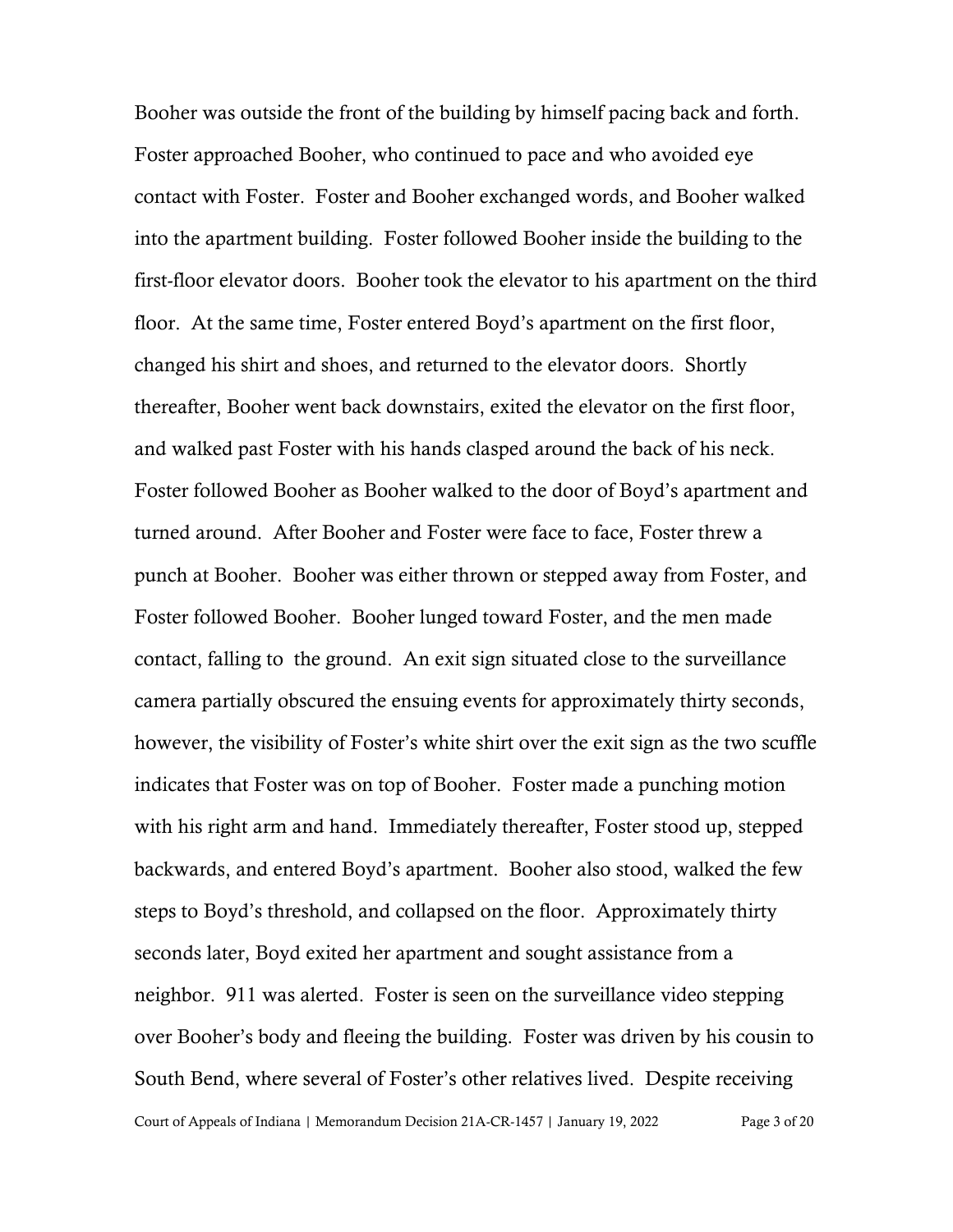emergency medical care, Booher died shortly after arriving at Lutheran Hospital. Booher's cause of death was later determined to be a stab wound to his left upper chest that had punctured his lung and caused internal bleeding. Booher had also sustained wounds on his hands consistent with defending himself from a knife attack, and he had a wound above his right eye that had been caused by a sharp object, not a punch. A knife sheath was found on the waistband of Booher's pants, but the knife used to stab Booher was never recovered.

[6] The Towers' property manager quickly identified Foster after accessing the building's surveillance footage. During the evening of January 24, 2020, local Fort Wayne news media reported that the Fort Wayne Police Department (FWPD) considered Foster a person of interest in Booher's death. On January 25, 2020, Foster returned to Fort Wayne and gave a recorded statement to the FWPD. Foster related that he knew that Booher's oldest son had been stabbed to death three months prior and that Booher had been agitated and upset before Foster approached him outside the Towers. According to Foster, he told Booher, "I need you to stay off my bitch's line" and that Booher had told him that Boyd would have to be the one to tell him to stay away, not Foster. (Exh. 2). Foster stated that he and Booher agreed to fight but that he had told Booher not to bring any weapons to the fight. Nevertheless, according to Foster, after the initial tussle, Booher had pulled out a knife. Foster maintained that, after they fell to the floor, he somehow took the knife from Booher. Foster repeatedly denied that he had stabbed Booher and denied even knowing how

Court of Appeals of Indiana | Memorandum Decision 21A-CR-1457 | January 19, 2022 Page 4 of 20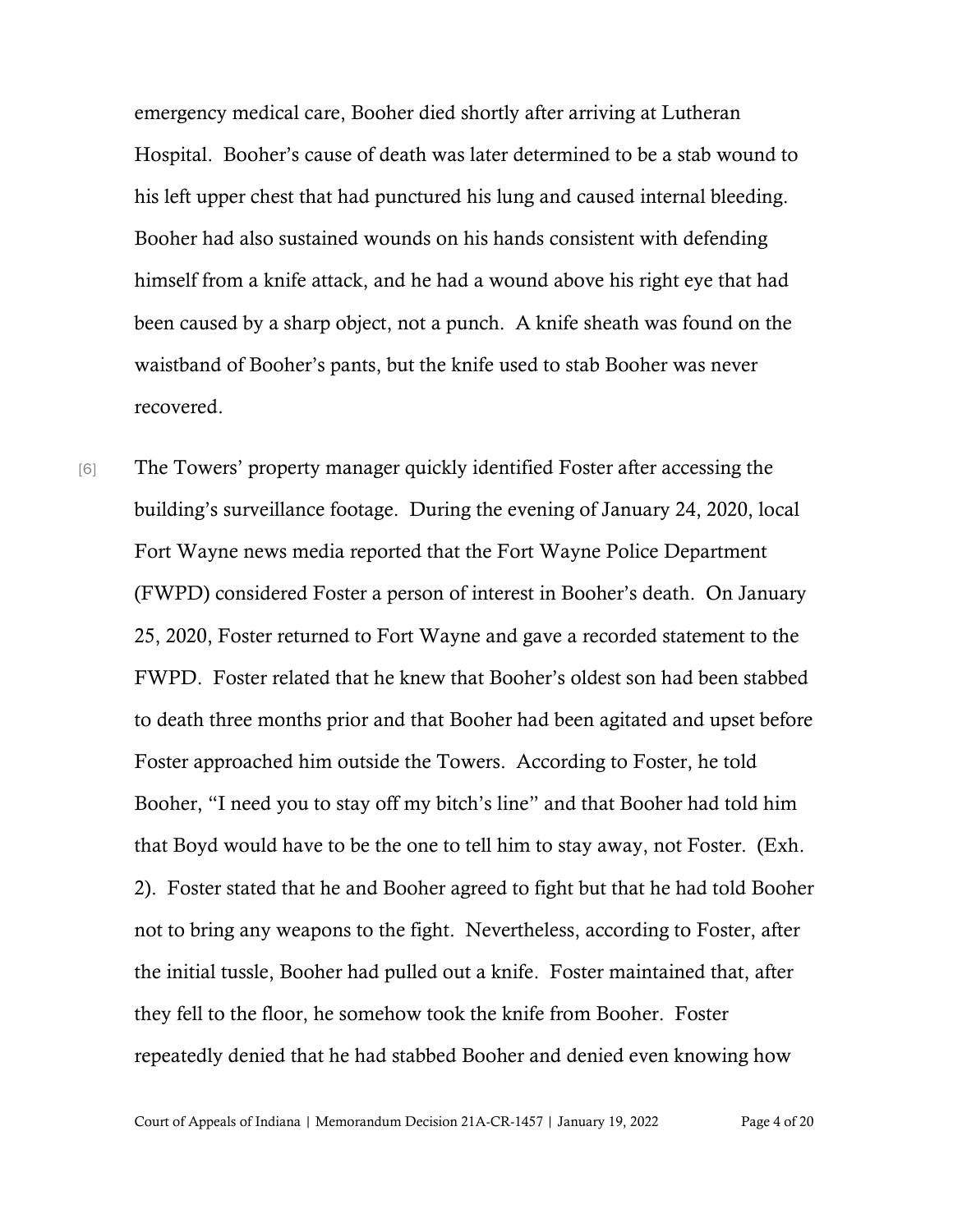Booher had been stabbed. Foster further denied knowing what happened to the knife. Foster told the interviewer that Booher's death could have been avoided if Boyd had told Booher to "back off." (Exh. 2). The FWPD detective who took Foster's statement estimated Foster's height to be six feet and his weight to be 210 pounds.

- [7] On January 30, 2020, the State filed an Information, charging Foster with murder. On May 5, 2021, the trial court convened Foster's three-day jury trial. Boyd testified that Foster had never told her that he was jealous of Booher. Foster's cousin who had been with Foster earlier in the day on January 24, 2020, related to the jury that Foster had mentioned that Booher had been talking to Boyd but that Foster had not seemed particularly angry about the situation. The forensic pathologist who performed Booher's autopsy told the jury that Booher, who was five feet eight inches tall and weighed 148 pounds, had been killed by a wound that had penetrated approximately four and threequarter inches into Booher's chest cavity. The pathologist characterized this as a very deep wound which would have taken a "fair amount" of force to inflict, as it had penetrated Booher's chest wall, muscle, soft tissue, the space between his ribs, and his lung. (Transcript Vol. II, p. 146).
- Court of Appeals of Indiana | Memorandum Decision 21A-CR-1457 | January 19, 2022 Page 5 of 20 [8] Prior to final arguments, the trial court held a final instructions conference. The trial court rejected one of Foster's proposed instructions on the duty to retreat as it pertains to a claim of self-defense. The trial court also declined to give Foster's proposed instruction on involuntary manslaughter, finding that it was not a factually included offense of the murder as charged and that no serious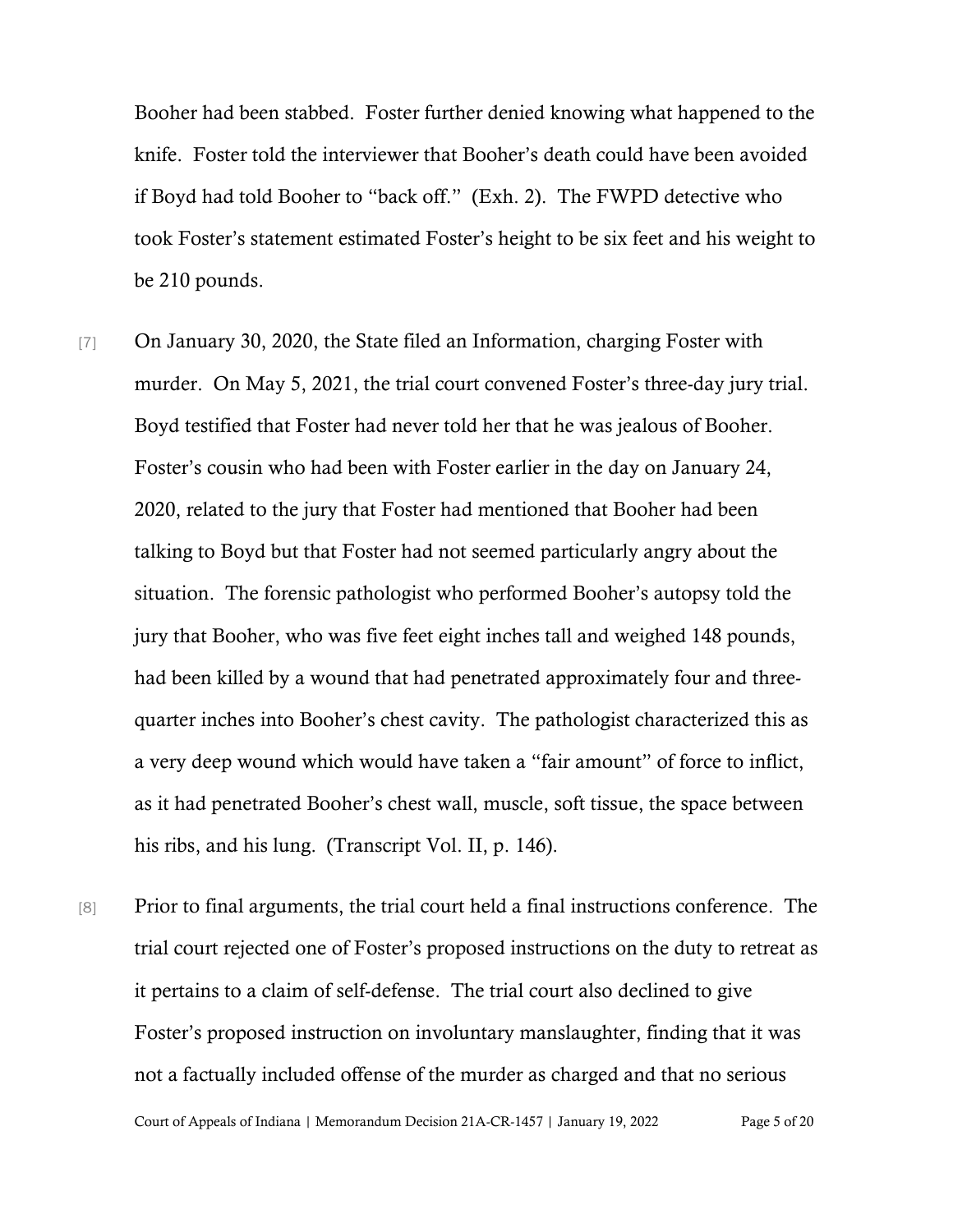evidentiary dispute existed regarding Foster's intent sufficient to support giving the instruction. The trial court accepted Foster's proposed instruction on voluntary manslaughter and the State's proposed instructions on self-defense. The jury found Foster not-guilty of murder but guilty of voluntary manslaughter.

[9] On June 11, 2021, the Allen County Probation Department filed Foster's presentence investigation report. Foster reported having been committed to the Indiana Boys School as a juvenile. Foster was convicted in 1987 of Class B felony burglary and Class D felony theft. Foster was sentenced to ten years in the Department of Correction (DOC) for those offenses and was discharged from parole in 1997. In addition to his felony record, Foster had three misdemeanor convictions in 2002 in Missouri for operating a motor vehicle with a suspended license (twice) and stealing. Foster had received fines and costs for those offenses. Foster had also been convicted of misdemeanor battery in Georgia in 2007 and was sentenced to fifteen days in jail and eleven months of probation. In 2008 Foster was convicted in Missouri of affray<sup>[1](#page-5-0)</sup> but received no jail time. At the time of the preparation of his presentencing report, Foster had a pending charge for Class A misdemeanor domestic battery. Foster further reported that he had been a daily user of alcohol, cocaine, and marijuana since the age of thirty. Foster had never participated in substance

<span id="page-5-0"></span> $1$  At Foster's sentencing hearing, the State represented to the trial court that in Missouri, affray is the offense of "creating a violent disturbance in a public place." (Tr. Vol. III, p. 32).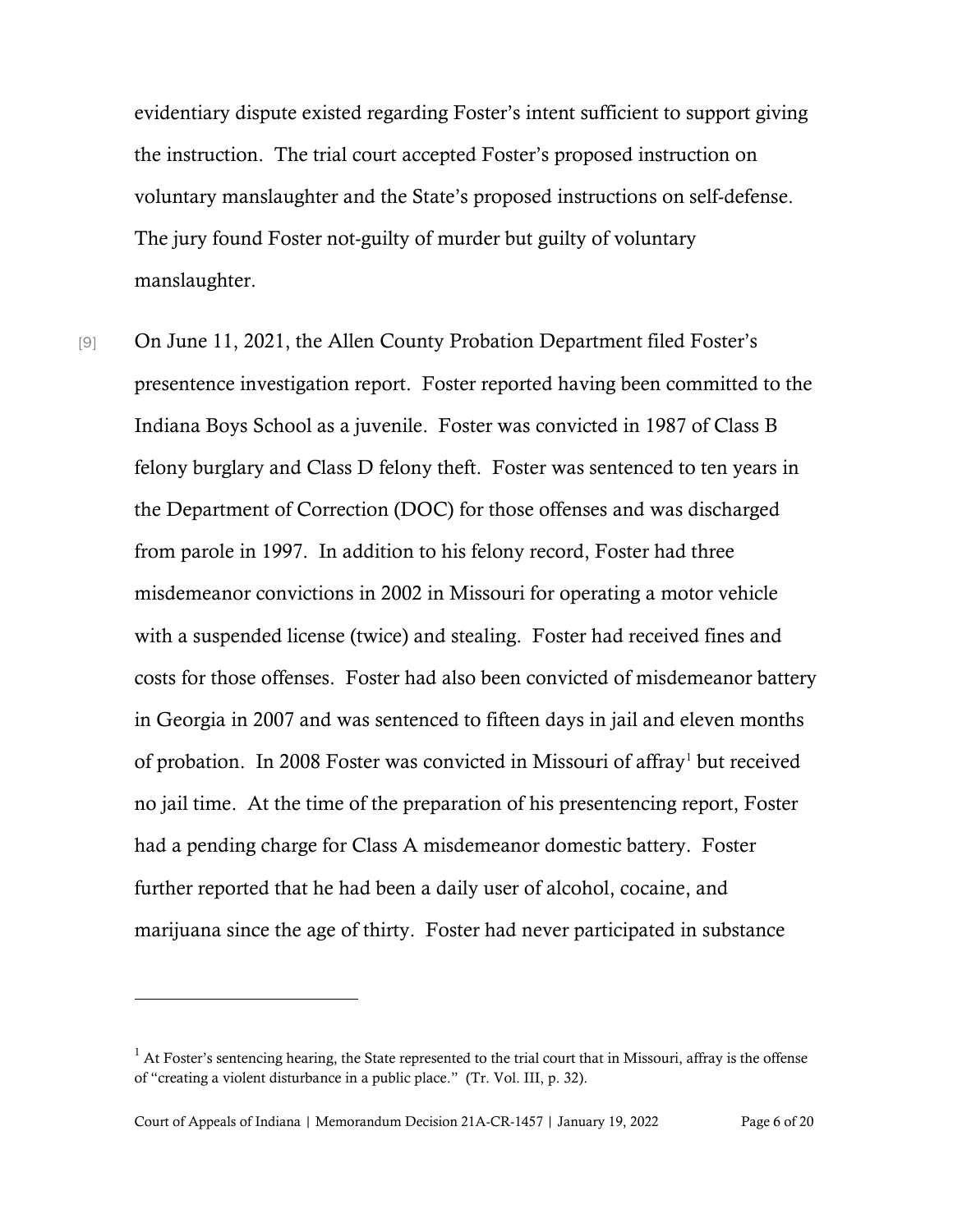abuse treatment. Foster claimed that he had been intoxicated at the time of the offense.

- [10] On June 18, 2021, the trial court held Foster's sentencing hearing. The trial court found Foster's expressions of remorse to be mitigating. The trial court found Foster's criminal record and failed efforts at rehabilitation to be aggravating circumstances. The trial court further found that Foster had attended the Indiana Boys School and had a record of numerous felony and misdemeanor convictions for which he had received DOC and jail sentences, parole, probation, fines and costs, and that Foster had a pending domestic battery charge. The trial court sentenced Foster to thirty years in the DOC.
- [11] Foster now appeals. Additional facts will be provided as necessary.

## DISCUSSION AND DECISION

## I*. Final Instructions*

## A*. Standard of Review*

[12] Foster argues that the trial court abused its discretion when it declined to give his proffered instruction on the duty to retreat as it pertains to self-defense and his instruction on involuntary manslaughter. We observe that jury instruction is a matter within the discretion of the trial court, and we will reverse a trial court's instructional decision only upon an abuse of that discretion. *Cardosi v. State*, 128 N.E.3d 1277, 1284 (Ind. 2019). In reviewing a challenge to a jury instruction, we consider: (1) whether the instruction is a correct statement of the law; (2) whether there was evidence supporting the instruction; and (3)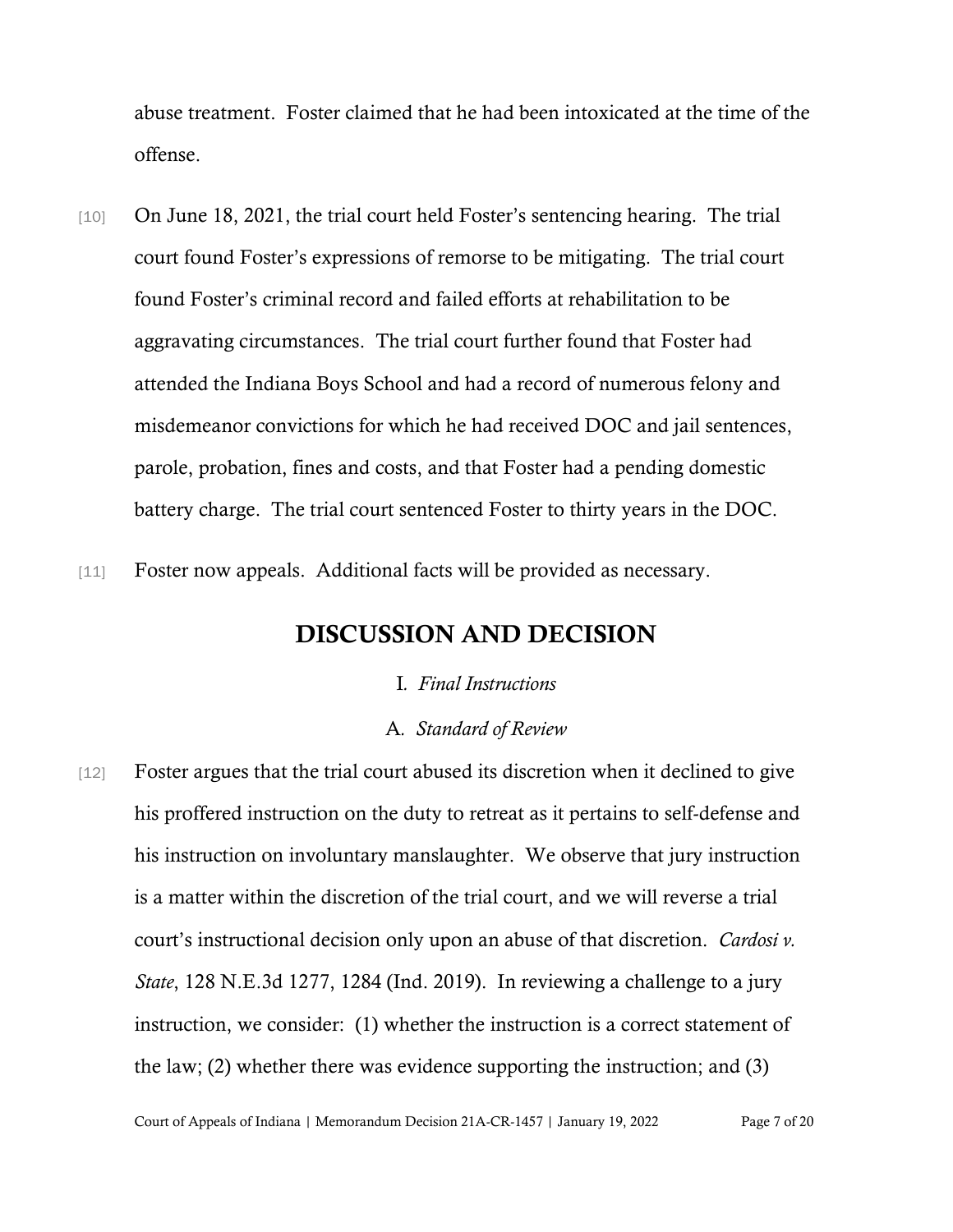whether the substance of the instruction was covered by other instructions given by the trial court. *Thomas v. State*, 61 N.E.3d 1198, 1201 (Ind. Ct. App. 2016), *trans. denied*. In conducting our review, we assess the trial court's instructions to the jury as a whole and in reference to each other, and we will not reverse unless the instructions as a whole misled the jury as to the law. *McCowan v. State*, 27 N.E.3d 760, 764 (Ind. 2015). In addition, a defendant will not be entitled to reversal of his conviction based on instructional error unless he demonstrates that the claimed error prejudiced his substantial rights. *Treadway v. State*, 924 N.E.2d 621, 636 (Ind. 2010).

## B*. Self-Defense*

[13] Foster proffered the following instruction regarding the duty to retreat as it pertains to self-defense:

> If you find from the evidence and the reasonable inferences to be drawn therefrom, that the Accused started the fight with the victim, then the Accused has a duty to retreat or attempt to retreat.

If you find that the Accused had no opportunity to retreat, or if he or she has attempted unsuccessfully to withdraw from the conflict, then he or she may be justified in killing in self-defense if you find that the State has failed to disprove the defense … beyond a reasonable doubt.

(Appellant's App. Vol. II, p. 87). Foster argues that his proffered instruction was a correct statement of the law, was supported by the evidence, and was not covered by the instructions given by the trial court. The State apparently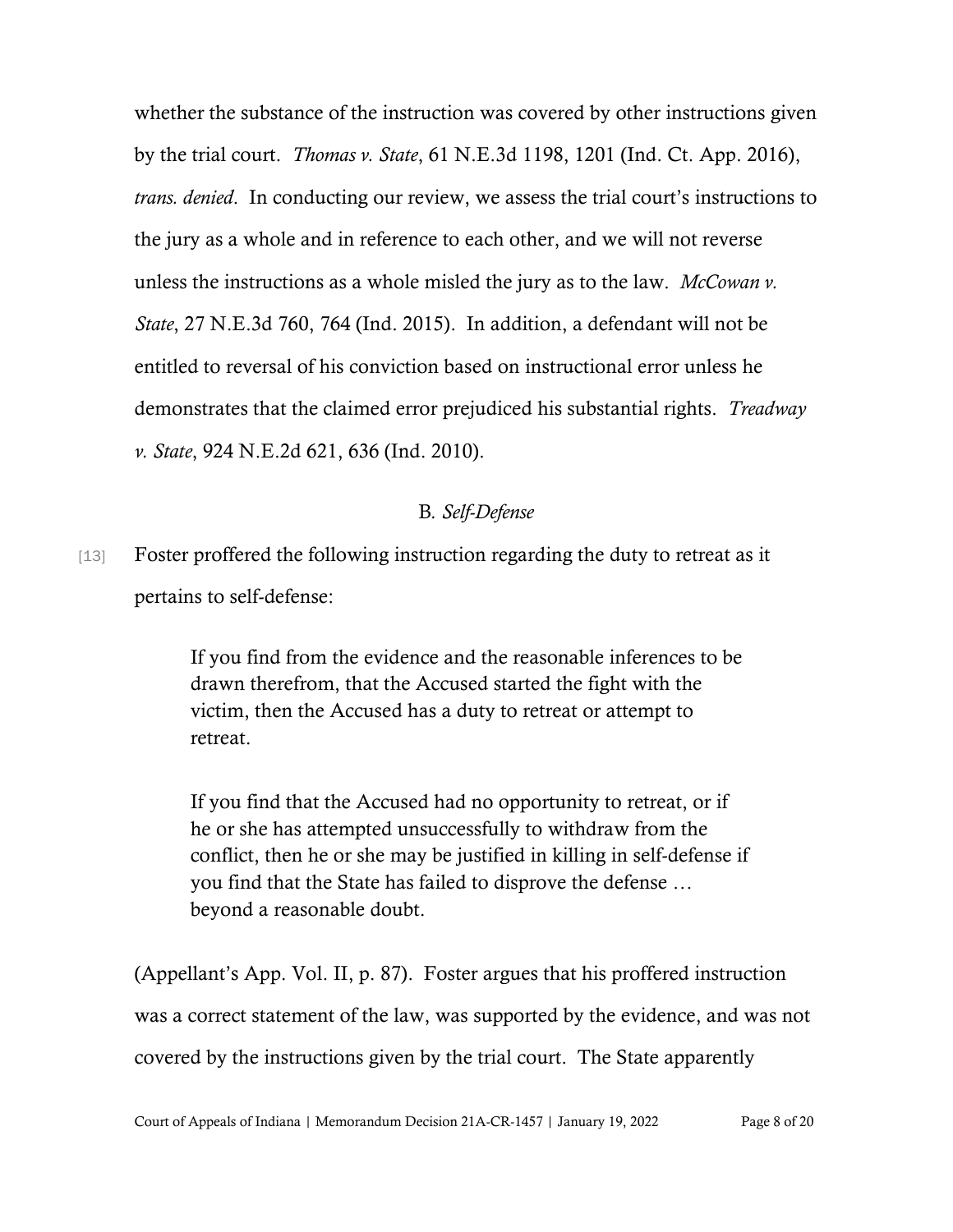concedes that the proffered instruction was a correct statement of the law and was supported by the evidence, as its only response is that Foster's proffered instruction was adequately covered by the trial court's other instructions.

[14] We agree with the State. Foster bases his argument regarding the inadequacy of the trial court's instructions on a comparison of his proffered instruction to the given final Court's Instruction No. 6, which provided as follows:

> A claim of self-defense requires that the Defendant acted without fault, which means that the Defendant did not provoke, instigate, or participate willingly in the violence.

(Appellant's App. Vol. II, p. 119). Looking only to this instruction, Foster argues that it "failed to apprise the jury that even as the initial aggressor selfdefense may still be used as a defense by Mr. Foster if he had no opportunity to retreat or attempted to retreat but was unsuccessful" and that, thus, the jury was not provided with adequate instruction to make a fully-informed decision. (Appellant's Br. p. 15). However, the trial court also instructed the jury as follows:

## COURT'S INSTRUCTION NO. 5

The defense of self-defense is defined by law as follows:

A person may use reasonable force against another person to protect himself from what he reasonably believes to be the imminent use of unlawful force.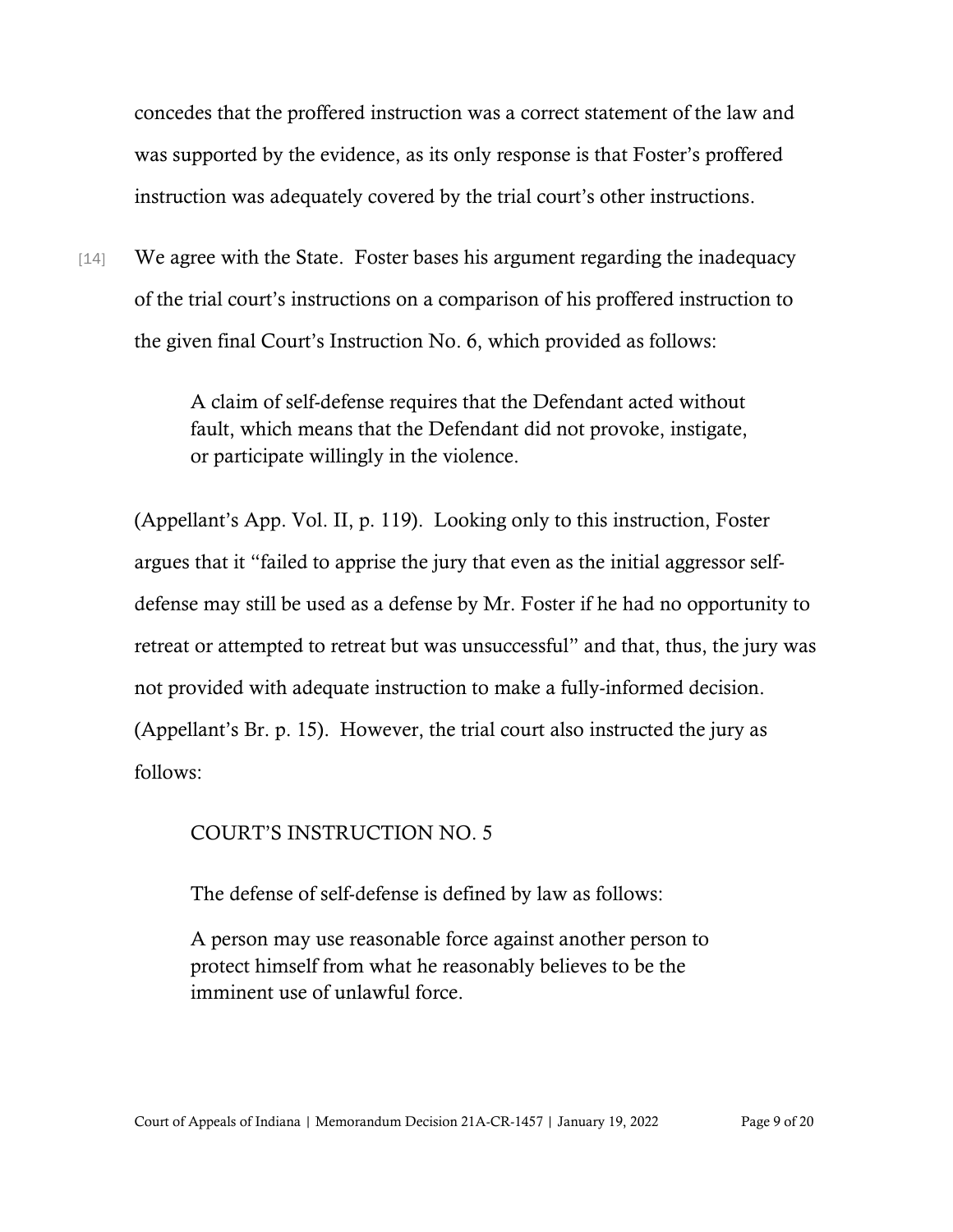*A person is justified in using deadly force, and does not have duty to retreat, only if he reasonably believes that deadly force is necessary to prevent serious bodily injury to himself*.

## *However, person may not use force if*:

He is committing a crime that is directly and immediately connected to the confrontation or he is escaping after the commission of a crime that is directly and immediately connected to the confrontation or *he provokes a fight with another person with intent to cause bodily injury to that person or he willing entered into a fight with another person or started the fight, unless he withdraws from the fight and communicates to the other person his intent to withdraw and the other person nevertheless continues or threatens to continue the fight*.

The State has the burden of proving beyond a reasonable doubt that the Defendant did not act in self-defense.

(Appellant's App. Vol. II, p. 118) (emphasis added). The Court's Instruction No. 5 directly addresses the law pertaining to the duty to retreat by the instigator of a fight or by a mutual combatant, and it specifically instructed the jury that a defendant claiming self-defense has no duty to retreat if he reasonably believes that deadly force is necessary to prevent serious bodily injury, as would be the case if the defendant had no opportunity to retreat or had attempted to retreat unsuccessfully. As noted above, we are charged with assessing the trial court's instructions as a whole. *See McCowan*, 27 N.E.3d at 764. Foster does not address the Court's Instruction No. 5, let alone explain how it inadequately informed or somehow misled the jury regarding his duty to retreat. Therefore, he has failed to persuade us that his proffered instruction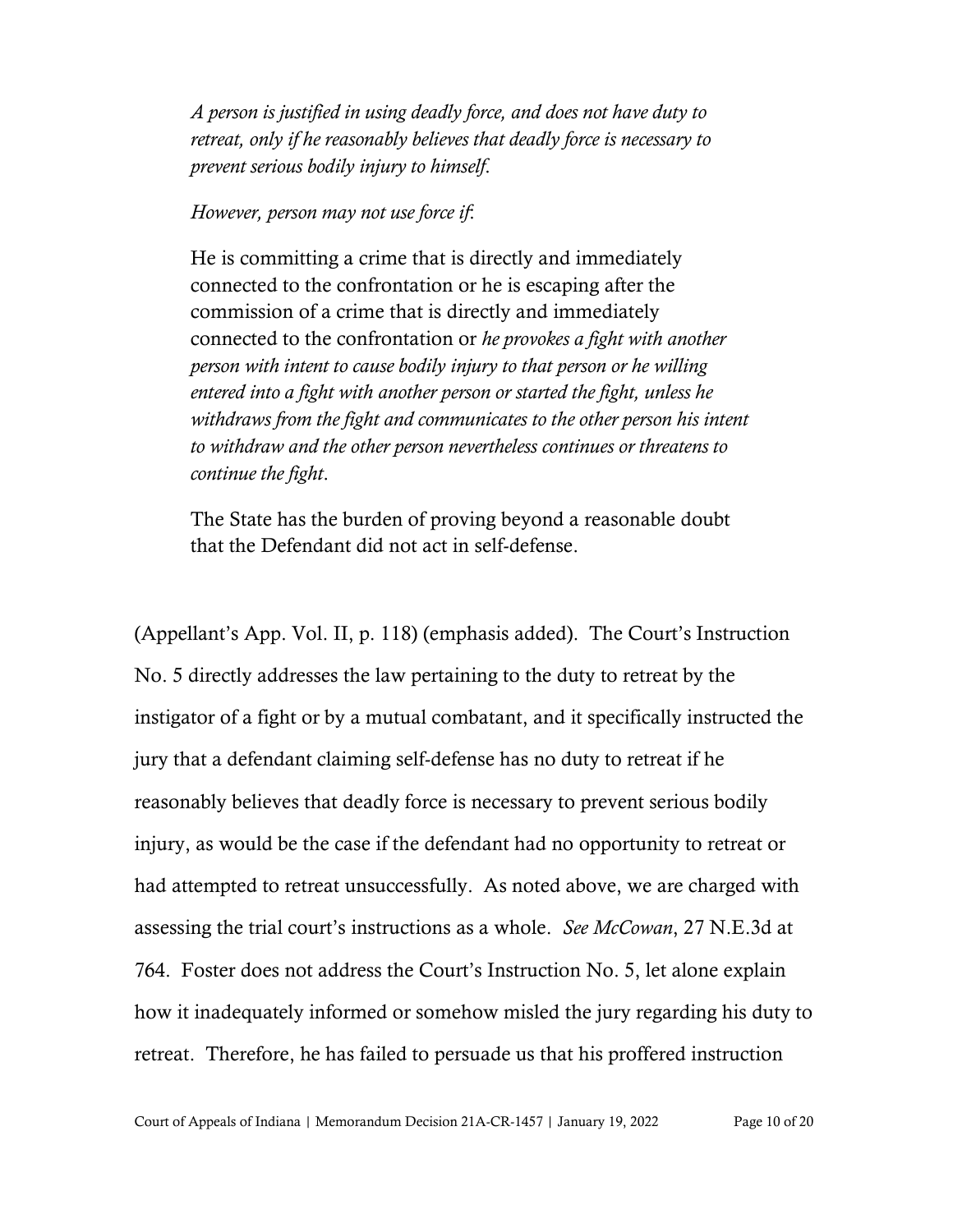was not adequately covered by the given self-defense instructions. *See Thomas*, 61 N.E.3d at 1201.

[15] However, even if Foster had established that the trial court erred in declining his instruction, we would not reverse his conviction. "Errors in the giving or refusing of instructions are harmless where a conviction is clearly sustained by the evidence and the instruction would not likely have impacted the jury's verdict." *Patton v. State*, 837 N.E.2d 576, 581 (Ind. Ct. App. 2005). Although Foster claims that the jury was inadequately informed by the instructions given in this case, he offers no specific argument related to the strength of the evidence against him or detailing specifically how the claimed error impacted the jury's ability to parse the evidence of this case. In addition, in *Henderson v. State*, 795 N.E.2d 473, 475-77 (Ind. Ct. App. 2003), *trans. denied*, Henderson was charged with two counts of murder, among other charges, after he shot two people while he was dealing marijuana. Henderson claimed self-defense but was ultimately convicted. *Id*. at 476-77. On appeal, Henderson argued that the trial court's instructions on self-defense were inadequate because the jury should have been informed that the criminal activity precluding the use of selfdefense must have produced the confrontation where the force was used. *Id*. at 478. This court held that the trial court had erred when it declined to so instruct the jury because its final instructions were an incomplete statement of the law. *Id*. at 479-80. However, the court further determined that reversal was not required because the instructions as a whole did not mislead the jury in light of defense counsel's final argument explaining to the jury that Henderson's act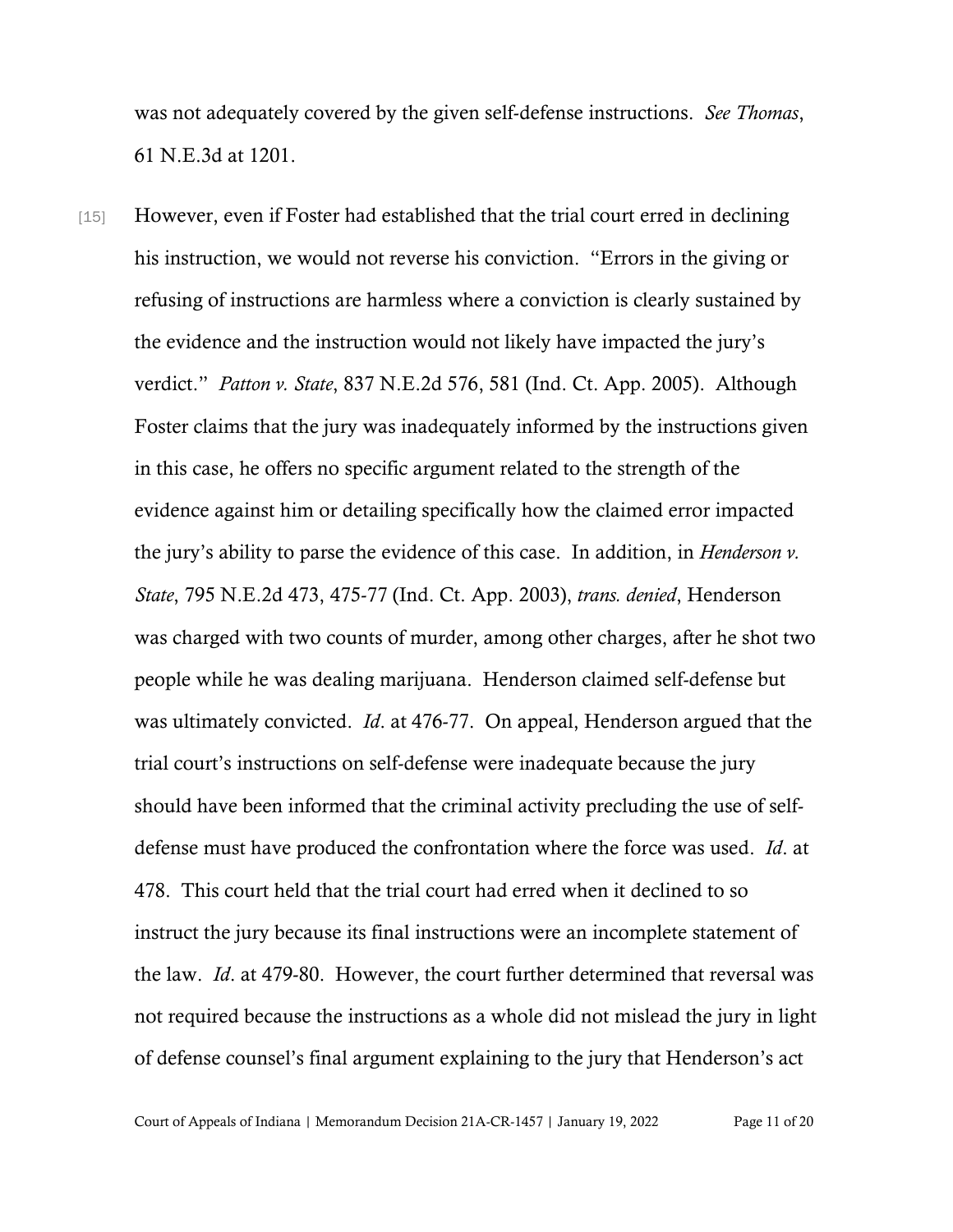of dealing marijuana did not automatically preclude him from claiming selfdefense. *Id*. at 480. Given this closing argument, we concluded that "[w]hile the instruction given to the jury may not have included a complete statement of the law, counsel's remarks were sufficient to dilute or dispel a concern that the jury would have been misled by the instructions." *Id*. at 480.

[16] Here, Foster essentially contends that the trial court's instructions, while correct, were an incomplete statement of the law. Although the trial court did not give his desired instruction on the duty to retreat, Foster's counsel told the jury during closing argument that Foster "threw the first punch" but that "after that first blow, the rules of engagement completely changed." (Tr. Vol. II, pp. 243, 244). Regarding Foster's duty to retreat, counsel informed the jury that Foster

> didn't have an opportunity to run. [Booher] was on him instantaneously. He defends himself. He tries to control the situation. And he does that by taking him to the ground. When does [] Foster have an opportunity to leave this situation? I don't care if he's sixty (60) pounds bigger than [] Booher. He doesn't have a knife. If he would've turned and run, that's a knife in the back. Never had an opportunity to flee. Not once. Because he has an armed assailant coming at him.

(Tr. Vol. II, p. 245). As in *Henderson*, we conclude that, even if the trial court had erred in declining the proffered instruction, Foster's closing argument informed the jury of Foster's legal theory and dispelled any concern that the jury was misled by the trial court's instructions. Thus, given Foster's failure to develop any argument as to how he was specifically prejudiced by his claimed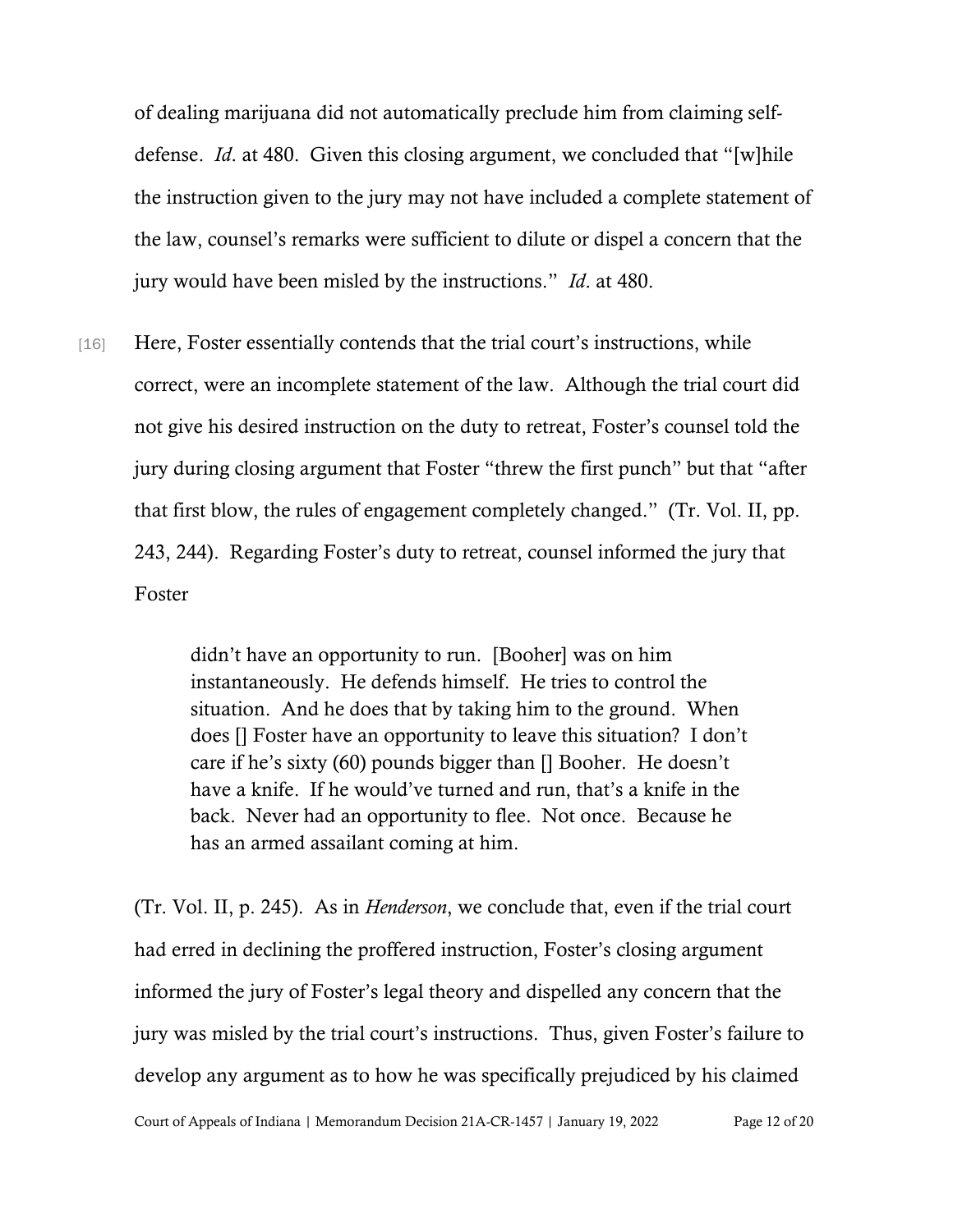instructional error, the instructions on self-defense which the jury received, and Foster's closing argument, we conclude that any abuse of the trial court's discretion would not have been reversible error. *See id*. at 480.

## C*. Involuntary Manslaughter*

[17] Foster also argues that the trial court abused its discretion when it failed to give an instruction on involuntary manslaughter as a lesser included offense of murder. In *Wright v. State*, 658 N.E.2d 563 (Ind. 1995), our supreme court enunciated a three-part test for determining when a jury should be instructed on a lesser included offense:

> Part one requires the trial court to determine whether the lesser offense is "inherently" included in the offense charged by comparing the statute defining the crime charged with the statute defining the alleged lesser included offense. If necessary, part two of the *Wright* test alternatively requires the trial court to determine whether the lesser offense is "factually" included in the offense charged by comparing the charging instrument with the statute defining the alleged lesser included offense.

> Finally, if the court concludes that the lesser offense is either inherently or factually included in the offense charged, then part three requires the court to determine whether a serious evidentiary dispute exists as to which offense was committed by the defendant, given all the evidence presented by both parties. If a serious evidentiary dispute does exist, it is reversible error not to give the instruction on the inherently or factually included lesser offense.

*Evans v. State*, 727 N.E.2d 1072, 1080-81 (Ind. 2000) (cleaned up).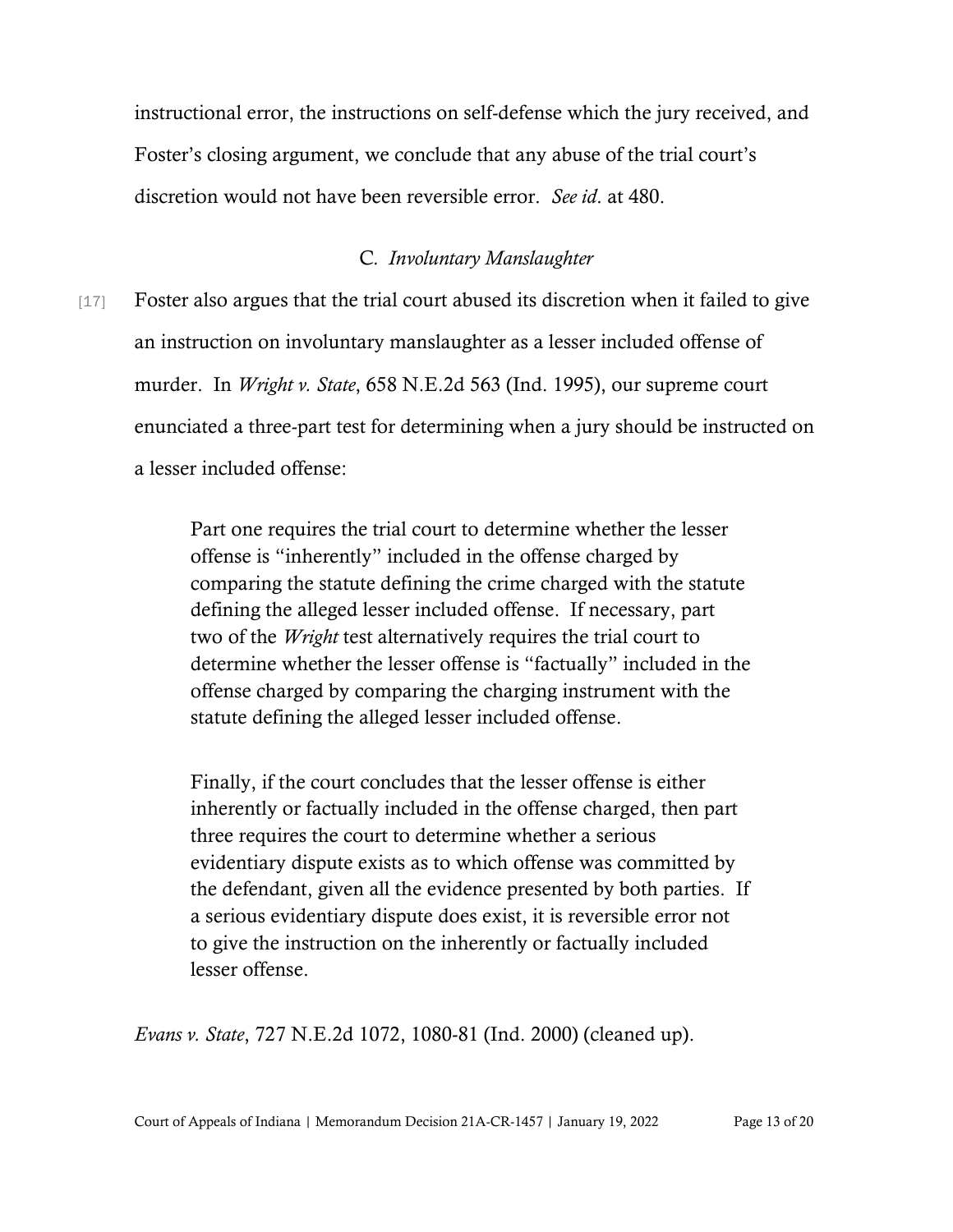- [18] Murder, for our present purposes, is the knowing or intentional killing of another human being. I.C. § 35-42-1-1(1). Involuntary manslaughter occurs when a person kills another human being while committing or attempting to commit a battery or a Level 5 felony, a Level 6 felony, or a Class A misdemeanor, any of which inherently poses a risk of serious bodily injury. I.C. § 35-42-1-4(b). It is well-settled that involuntary manslaughter is not an inherently included lesser offense of murder. *See Evans,* 727 N.E.2d at 1081 (citing *Wright*, 658 N.E.2d at 569, and *Champlain v. State*, 681 N.E.2d 696, 702 (Ind. 1997)). However, involuntary manslaughter may be a factually included lesser offense "if the charging instrument alleges that a battery accomplished the killing." *Id*.
- [19] Here, the State charged Foster with murder by alleging in relevant part that "Foster … did knowingly or intentionally kill another human being, to wit: [Booher.]" (Appellant's App. Vol. II, p. 18). Because the State did not allege a battery as part of its murder charge, involuntary manslaughter was not a factually included lesser offense as charged in this case. *See Atkinson v. State*, 151 N.E.3d 311, 319-20 (Ind. Ct. App. 2020) (holding that no instruction on involuntary manslaughter was justified as a lesser included offense of murder where the State did not mention a battery in the murder charge, alleging simply that "[Atkinson] did knowingly kill another human being, to wit: [J.S.]"), *trans. denied*. We agree with the State that it was permitted to draft the charging instrument in such a manner so as to foreclose the possibility of an instruction on a lesser included offense. *See Wright*, 658 N.E.2d at 570 (acknowledging that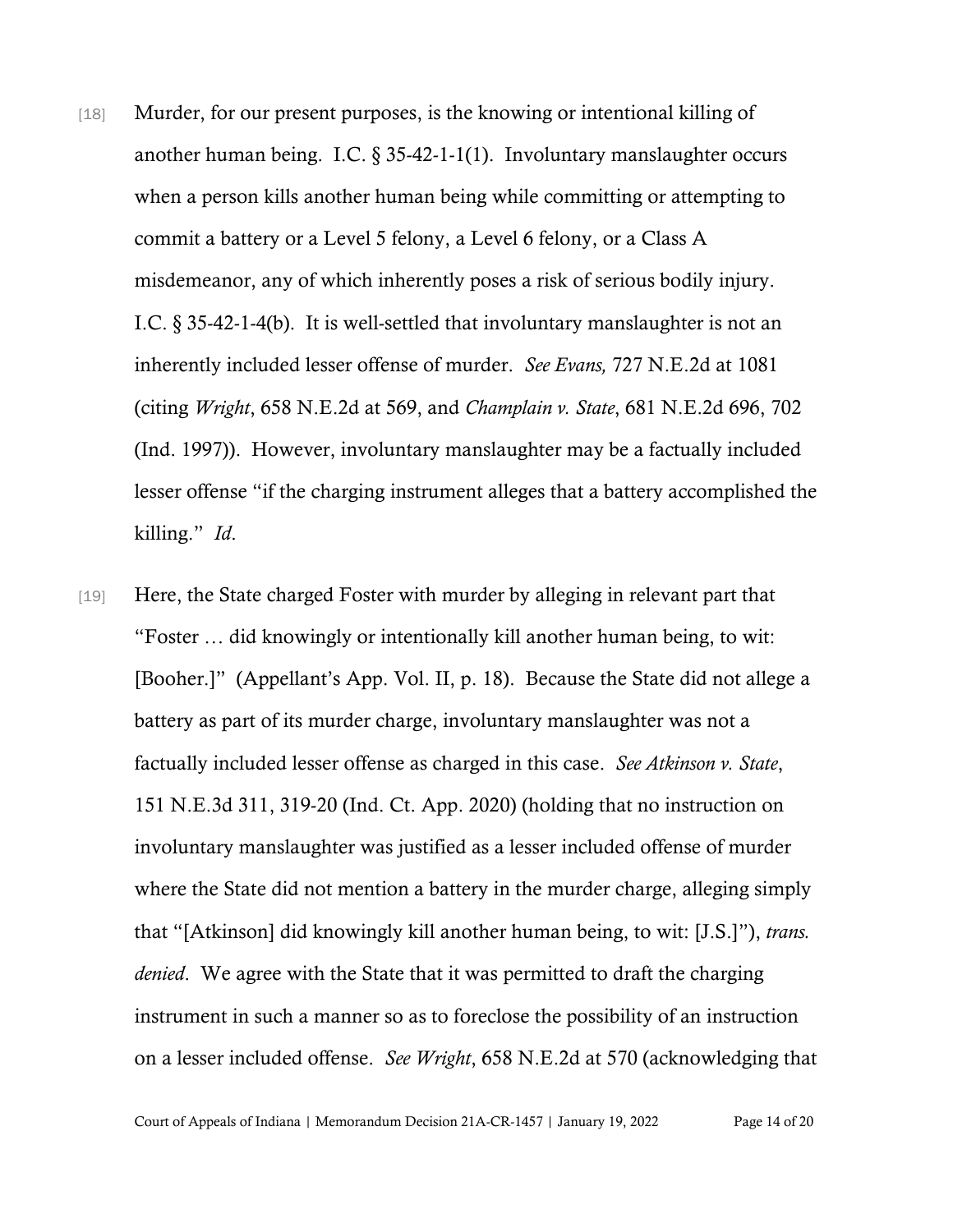the State may foreclose an instruction on a lesser offense "by omitting from a charging instrument factual allegations sufficient to charge the lesser offense."). Because involuntary manslaughter is not an inherently included offense of murder and was not factually included in the murder as charged in this case, we conclude that Foster was not entitled to an instruction on involuntary manslaughter.<sup>[2](#page-14-0)</sup>

## II*. Appropriateness of Sentence*

#### A. *Standard of Review*

[20] Foster also contends that his sentence is inappropriately severe and requests that we revise it. "Even when a trial court imposes a sentence within its discretion, the Indiana Constitution authorizes independent appellate review and revision of this sentencing decision." *Hoak v. State*, 113 N.E.3d 1209, 1209 (Ind. 2019). Thus, we may revise a sentence if, after due consideration of the trial court's decision, we find that the sentence is inappropriate in light of the nature of the offenses and the character of the offender. *Id*. The principal role of such review is to attempt to leaven the outliers. *Cardwell v. State*, 895 N.E.2d 1219, 1225 (Ind. 2008). Our supreme court has held that we should leave a trial court's sentence intact "unless overcome by compelling evidence portraying in a

<span id="page-14-0"></span> $2$  Given our conclusion, we do not consider Foster's argument that a serious evidentiary dispute existed regarding his intent sufficient to justify an involuntary manslaughter instruction. *See Roberts v. State*, 894 N.E.2d 1018, 1029 (Ind. Ct. App. 2008) (ending a *Wright* analysis after concluding that involuntary manslaughter was neither an inherently nor a factually included lesser offense of the murder charged), *trans. denied*.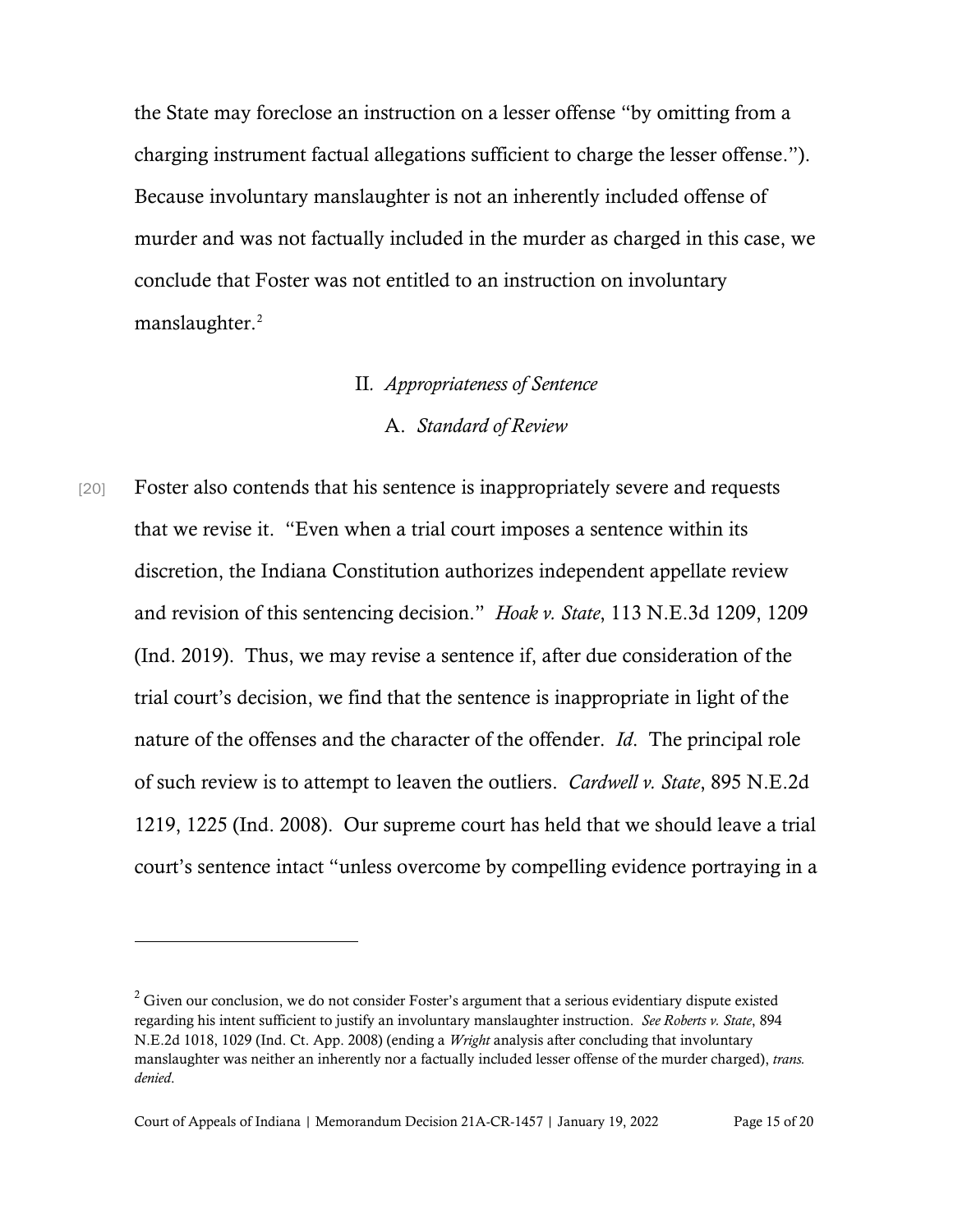positive light the nature of the offense (such as accompanied by restraint, regard, and lack of brutality) and the defendant's character (such as substantial virtuous traits or persistent examples of good character)." *Stephenson v. State*, 29 N.E.3d 111, 122 (Ind. 2015). The defendant bears the burden to persuade the reviewing court that the sentence imposed is inappropriate. *Robinson v. State*, 91 N.E.3d 574, 577 (Ind. 2018).

[21] Foster was convicted of voluntary manslaughter, a Level 2 felony. I.C. § 35-42- 1-3(a). The sentencing range for a Level 2 felony is between ten and thirty years, with an advisory sentence of seventeen and one-half years. I.C. § 35-50- 2-4.5. The trial court sentenced Foster to the maximum sentence, thirty years in the DOC.

## B*. Nature of the Offense*

- [22] When reviewing the nature of the offense, we look to the "the details and circumstances of the commission of the offense and the defendant's participation." *Perry v. State*, 78 N.E.3d 1,13 (Ind. Ct. App 2017). Regarding the nature of his offenses, Foster argues that "[w]hile the nature of voluntary manslaughter is certainly a serious felony and the loss of life tragic," nothing about his offense renders it more egregious than the typical voluntary manslaughter. (Appellant's Br. p. 21).
- [23] We disagree. Foster picked a fight with Booher and pursued him when Foster knew that Booher was distraught about the death of his son and was apparently attempting to process that grief by pacing outside and minding his own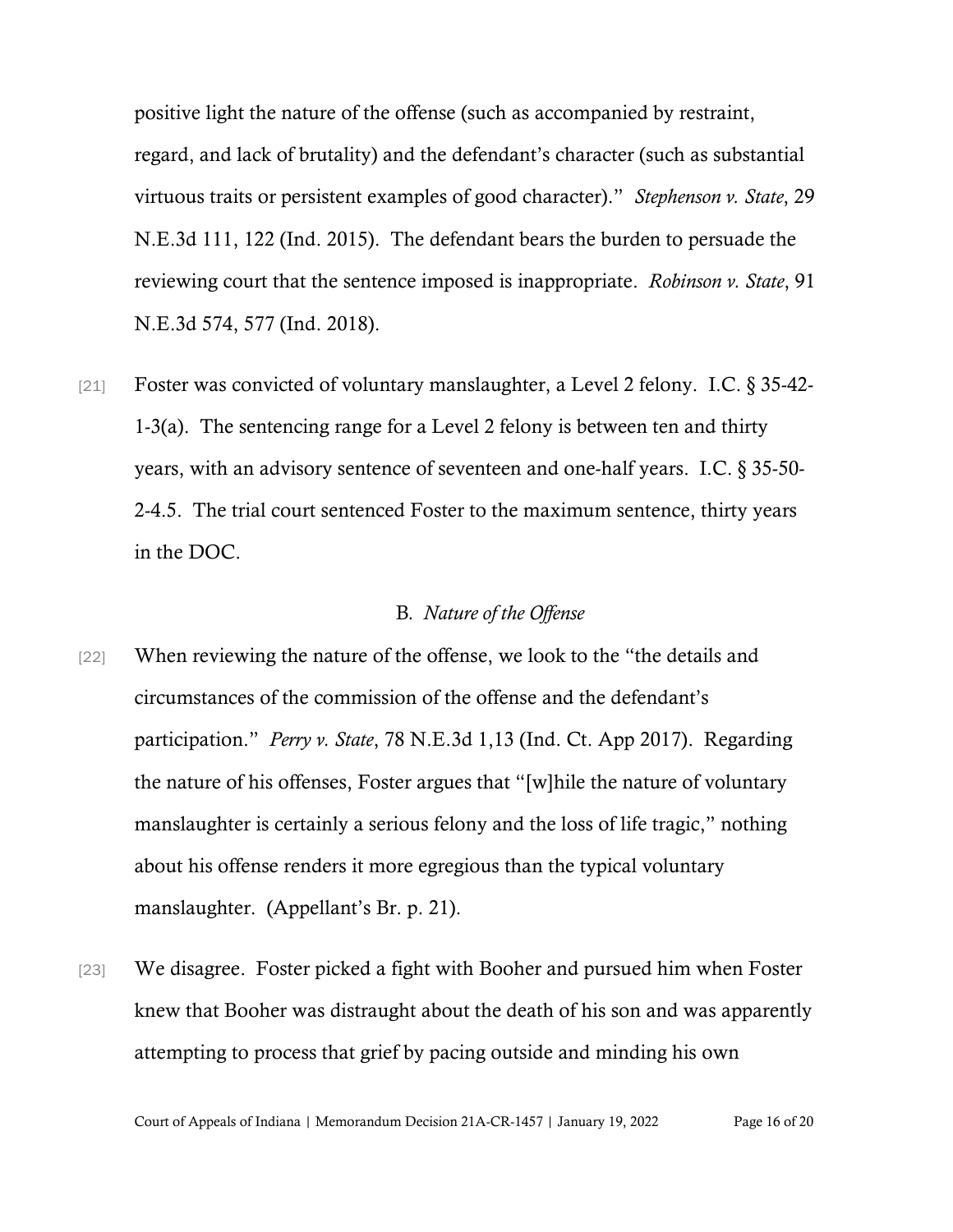business. Foster's claimed motivation for the fight belies the senselessness of the offense—there is no indication in the record that anything romantic occurred between Boyd and Booher, and, according to Boyd and Foster's cousin, Foster was not even particularly upset about Booher talking to Boyd. Foster enjoyed a considerable height and weight advantage over his victim, and Foster had many opportunities to disengage from the conflict, but did not. Instead, Foster overwhelmed his victim and stabbed Booher with such force that the knife penetrated four and three-quarter inches through Booher's skin, chest tissue, and lung. Booher sustained other injuries to his right eye and hands, so the injury Foster inflicted was greater than that necessary to accomplish the offense. Foster did not attempt to render aid to Booher but stepped over his body on his way out of the apartment building. In addition, we cannot overlook the fact that Foster killed Booher inside an apartment building where, as the video surveillance tape revealed, many other citizens were present and attempting to go about their business in their apartments undisturbed by violence.

[24] Foster urges us that our "analysis should not be overly influenced by the nature of the offense." (Appellant's Br. p. 21). However, this was a brutal crime. In short, Foster has not presented any compelling evidence portraying his offense in such a positive light so as to merit a revision of his sentence. *See Stephensen*, 29 N.E.3d at 122.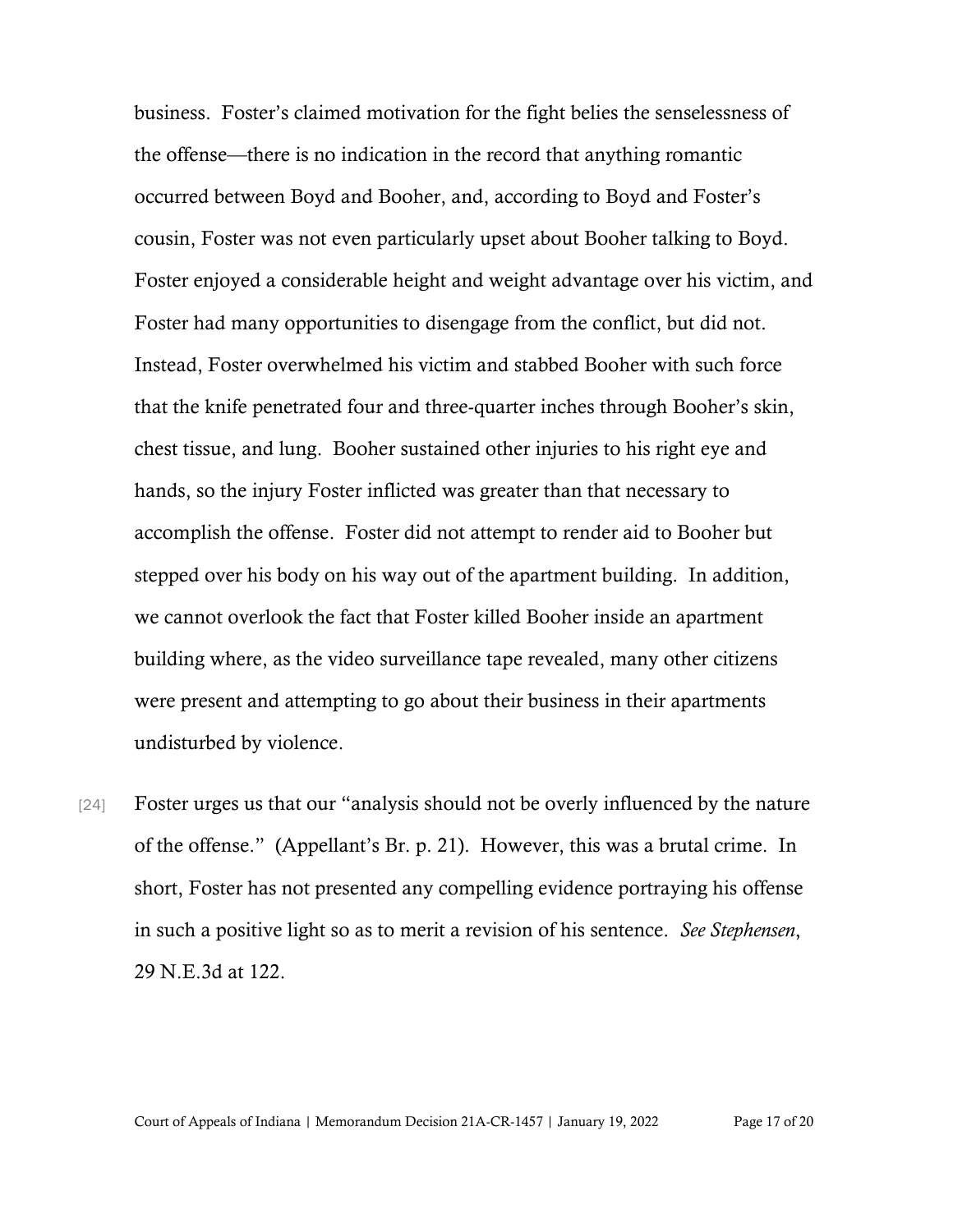## B*. Character of the Offender*

- [25] Foster also contends that his sentence is inappropriate in light of his character. Upon reviewing a sentence for inappropriateness in light of the character of the offender, we look to a defendant's life and conduct. *Morris v. State*, 114 N.E.3d 531, 539 (Ind. Ct. App. 2018), *trans. denied*. Foster has a criminal record spanning some thirty-four years and three states, consisting of two felonies and five misdemeanors. He has been convicted of battery and had a pending charge of domestic battery at the time of sentencing, both violent offenses. Foster has had the benefit of the Indiana Boys School, long and short terms of incarceration, parole, probation, and fines but has not been deterred from criminality. Foster stepped over Booher's dying body and fled Fort Wayne immediately after the offense, only returning after he was publicly identified as a person of interest in Booher's death. Foster blamed the offense on Boyd for not telling Booher to stay away, and he blamed Booher for his own death. Foster has abused alcohol, cocaine, and marijuana on a daily basis for over twenty years without seeking treatment, and he claimed to have been intoxicated at the time of the offense.
- [26] Foster's principal argument regarding his character is that maximum sentences are reserved for the worst offenders and that he is not "the worst of the worst[.]" (Appellant's Br. p. 24). Although our supreme court has acknowledged that maximum sentences are most generally appropriate for the worst offenders, it has also held that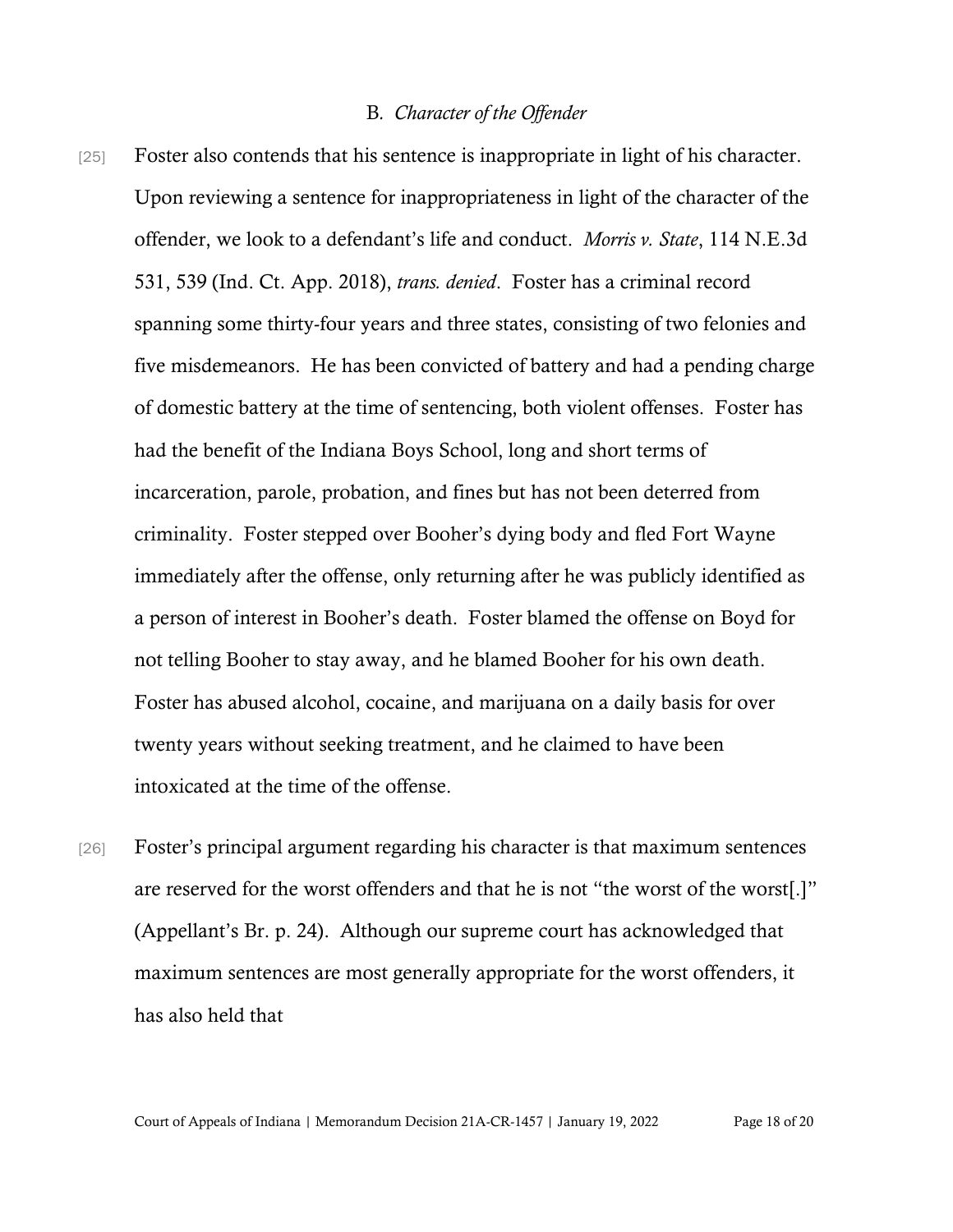[t]his is not however, a guideline to determine whether a worse offender could be imagined. Despite the nature of any particular offense and offender, it will always be possible to identify or hypothesize a significantly more despicable scenario. Although maximum sentences are ordinarily appropriate for the worst offenders, we refer generally to the *class* of offenses and offenders that warrant the maximum punishment. But such class encompasses a considerable variety of offenses and offenders.

- [27] *Buchanan v. State*, 767 N.E.2d 967, 973 (Ind. 2002). Therefore, Foster cannot persuade us that his sentence is inappropriate by simply arguing that he is not the worst of the worst.
- [28] Foster likens his case to *Prickett v. State*, 856 N.E.2d 1203 (Ind. 2006), and *Hamilton v. State*, 955 N.E.2d 723 (Ind. 2011), wherein our supreme court revised the defendants' sentences partially based on their criminal records. However, we agree with the State that these cases are factually distinguishable. In *[Prickett](https://www.westlaw.com/Document/Iaeba78a97a7511dbab489133ffb377e0/View/FullText.html?transitionType=Default&contextData=(sc.Default)&VR=3.0&RS=da3.0)*, the court found that Prickett's criminal record of juvenile adjudications for incorrigibility, burglary, and theft, and his adult record consisting of only misdemeanors for illegal consumption of alcohol as a minor, mischief, and conversion bore no relation in terms of gravity or nature to his sentencing for Class A felony child molesting. *Id*. at 1208-09. Here, Foster had two felony convictions, a conviction for battery, and a pending charge of domestic violence, making his criminal record more relevant for sentencing for Level 2 felony voluntary manslaughter than Prickett's was for child molesting. The criminal record at issue in *Hamilton*, consisting of a misdemeanor DUI and a felony robbery conviction, was found by our supreme court to be both far